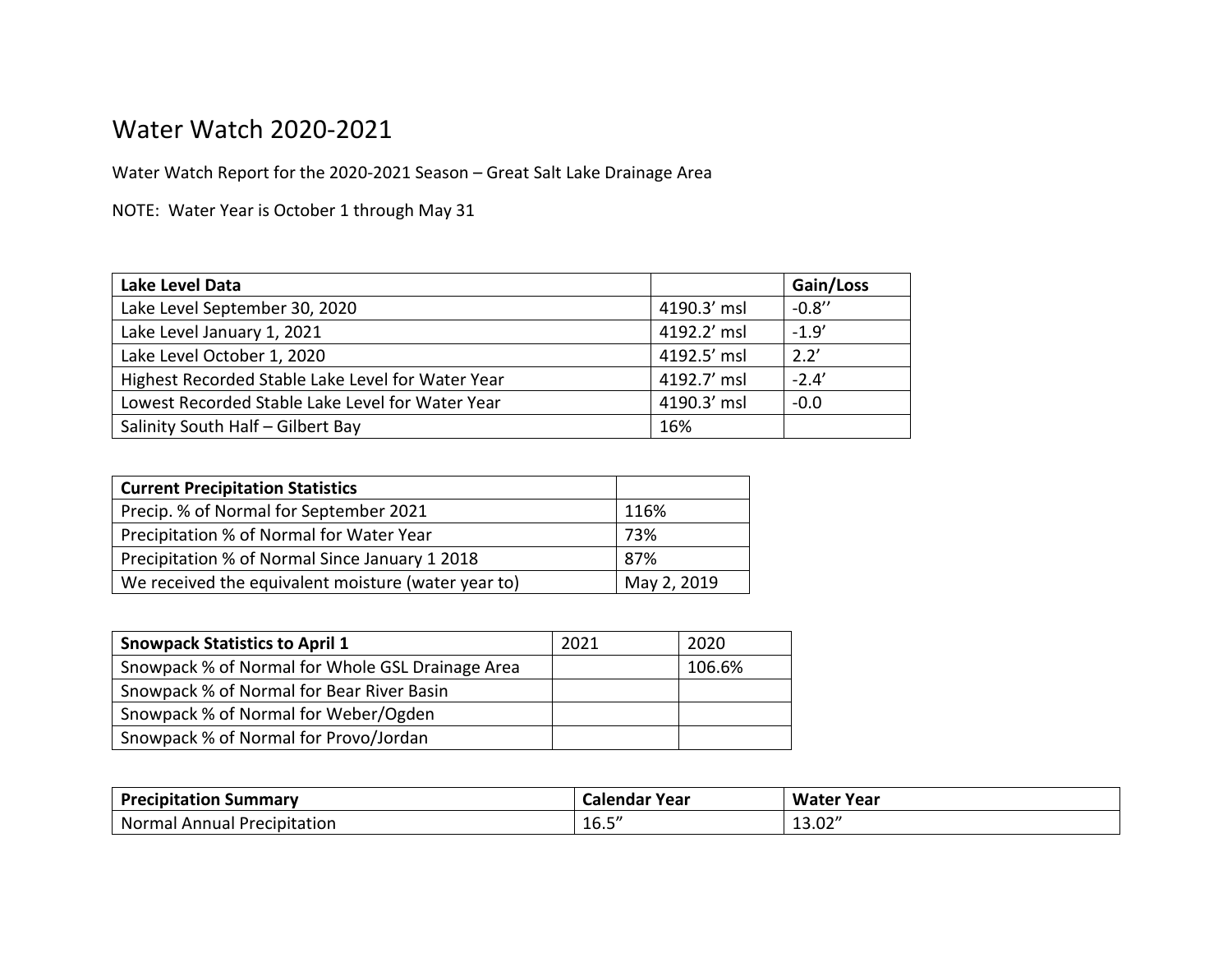| How Much Did We Receive              | 9.64''' | יים ו<br>$\overline{\phantom{a}}$<br>. |
|--------------------------------------|---------|----------------------------------------|
| Percentage Received Towards Our Goal | 58%     | 61%                                    |
| How Short Did We End Up              | 6.86''  | <b>F</b> 1 2 1                         |

| Monthly Precp/Wind Summary | Normal  | Precip for | $%$ of | <b>Highest Gust</b> | Note                    |
|----------------------------|---------|------------|--------|---------------------|-------------------------|
|                            | Precip. | Month      | Normal |                     |                         |
| October                    | 1.57''  | 0.28''     | 18%    | 45mph               | Very Dry                |
| November                   | 1.4''   | 0.69''     | 49%    | 70mph Nov. 18       | Dry                     |
| December                   | 1.23''  | 0.34''     | 28%    | 25mph Dec. 17       | <b>VERY DRY</b>         |
| January                    | 1.37''  | 0.85''     | 62%    | 46mph Jan. 29       | Late rebound            |
| February                   | 1.25''  | 1.75''     | 128%   | 50mph Feb. 3        | Great month!            |
| March                      | 1.91''  | 1.55''     | 81%    | 60mph March 20      | Below average           |
| April                      | 2.02"   | 1.79''     | 81%    | 42mph April 5       | Late rebound            |
| May                        | 2.09''  | 0.65''     | 32%    | 55mph May 21        | Devastatingly dry!      |
| June                       | 0.77''  | 0.1''      | 13%    | 61mph June 10       | <b>Extremely Dry</b>    |
| July                       | 0.72''  | 0.4''      | 56%    | 51mph July 21       | Record Low Lake Level   |
| August                     | 0.76''  | 1.78"      | 234%   | 62mph Aug. 17       | <b>Phenomenal Month</b> |
| September                  | 1.33''  | 0.14''     | 11%    | 48mph Sept. 10      | Very dry                |

| <b>Strongest Gust Ever Recorded at GSL Marina</b> | 214mph on January 2005 |
|---------------------------------------------------|------------------------|
| Strongest Gust for 2020/2021 Water Year           | 70pmh Nov. 18          |
| Strongest Gust for 2019/2020 Water Year           | 83mph January 17       |
| Strongest Gust for 2018/19 Water Year             | 72mph February 4       |
| Strongest Gust for 2017/18 Water Year             | 80mph April 16         |
| Strongest Gust for 2017                           | 90mph June 12 2017     |
| Strongest Gust for 2016                           | 81mph Feb. 18          |
| Strongest Gust for 2015                           | 81mph April 14         |
| Strongest Gust for 2014                           | 79mph Nov. 1           |
| Strongest Gust for 2013                           | 78mph April 2          |